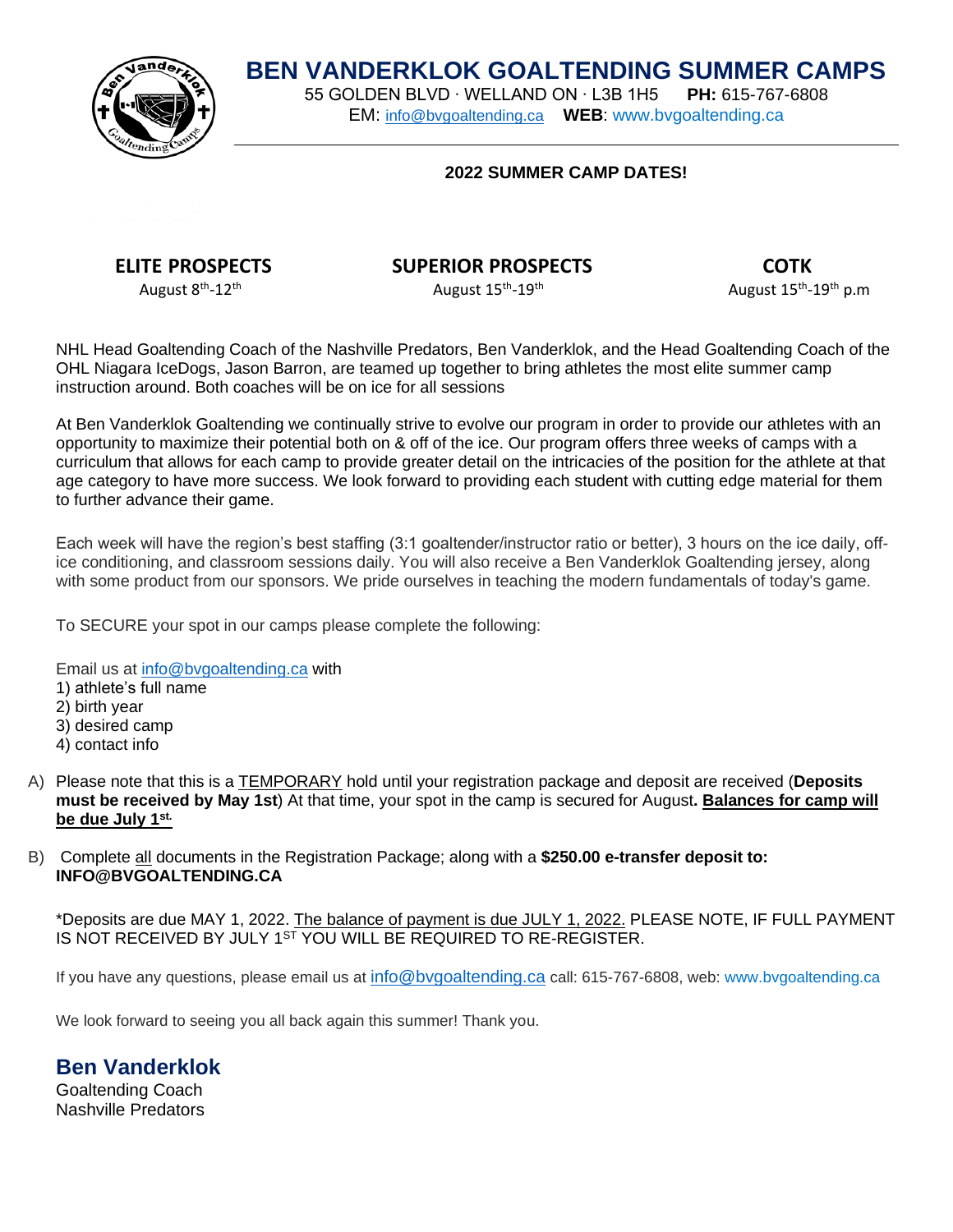

**2022 SUMMER CAMPS AND DATES**

### **ELITE PROSPECTS PROGRAM**

**Goaltenders Born in 2009 and younger (3 hours of ice daily)** 

**DATE:** Monday August 8<sup>th</sup> – Friday August 12<sup>th</sup> **TIME**: 8:00 AM – 3:00 PM **PLACE**: Seymour Hannah Center in St.Catharines **COST**: \$750 (all taxes included)

### **SUPERIOR PROSPECTS PROGRAM Goaltenders Born in (A) 2008 & 2007 AND (B) 2006 - 2004 (3 hours of ice daily)**

DATE: Monday August 15<sup>th</sup> – Friday August 19<sup>th</sup> **TIME**: 8:00 AM – 2:30 PM **PLACE**: Seymour Hannah Center in St.Catharines **COST**: \$775 (all taxes included)

### **CHILD OF THE KORN PROSPECTS CAMP**

**\*\*BY INVITATION\*\* Please contact us for more information** Intended for Pro – Major Junior – University – U16 AAA – U18 AAA Level Goaltenders

DATE: Monday August 15<sup>th</sup> – Friday August 19<sup>th</sup> **TIME**: 3:00 PM – 7:00 PM **PLACE**: Seymour Hannah Center in St. Catharines **COST**: \$1000 (all taxes included)

#### **REFUND POLICY:**

Your \$250 deposit is non-refundable and non-transferable**. All other fees will be refunded up to 1 weeks (7 days) prior to the day camp begins with a written Doctors medical note**. After that point 80 % of the "other fees" will be refunded with notification prior to the day camp begins.

\*\*There is no refund of any of these fees if a goaltender should drop out of the camp due to injury, illness, or for any other reason the day camp begins and after. Should the goaltender be asked to leave the camp by the director because of improper conduct, etc., no refund will be made.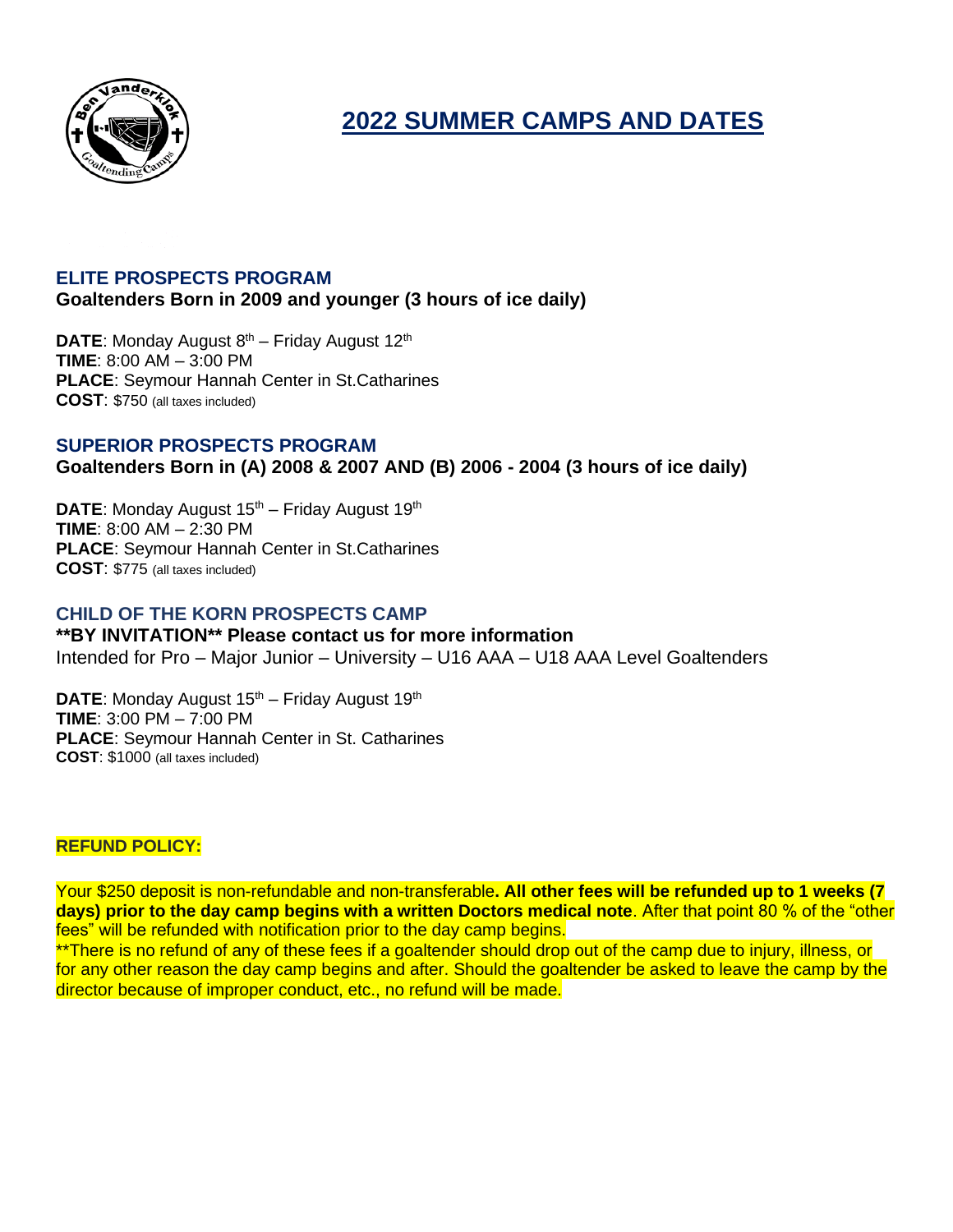

# **BEN VANDERKLOK GOALTENDING SUMMER CAMPS**

55 GOLDEN BLVD ∙ WELLAND ON ∙ L3B 1H5

**PH:** 615-767-6808 **EM**:[info@bvgoaltending.ca](mailto:info@bvgoaltending.ca) **WEB**: [www.bvgoaltending.ca](http://www.bvgoaltending.ca/)

| ATHLETES FULL NAME: The contract of the contract of the contract of the contract of the contract of the contract of the contract of the contract of the contract of the contract of the contract of the contract of the contra |                                                         |                                                                             |  |  |
|--------------------------------------------------------------------------------------------------------------------------------------------------------------------------------------------------------------------------------|---------------------------------------------------------|-----------------------------------------------------------------------------|--|--|
|                                                                                                                                                                                                                                |                                                         |                                                                             |  |  |
| dd<br>year<br>mm                                                                                                                                                                                                               |                                                         | <b>YEARS EXPERIENCE:</b>                                                    |  |  |
| 2021/2022 LEVEL OF PLAY: 2021/2022 LEVEL OF PLAY:                                                                                                                                                                              |                                                         |                                                                             |  |  |
| $ADDRESS:$ $\frac{4}{\#}$ street name city                                                                                                                                                                                     |                                                         |                                                                             |  |  |
|                                                                                                                                                                                                                                | prov/state                                              | postal/zip                                                                  |  |  |
|                                                                                                                                                                                                                                |                                                         |                                                                             |  |  |
|                                                                                                                                                                                                                                |                                                         |                                                                             |  |  |
|                                                                                                                                                                                                                                |                                                         |                                                                             |  |  |
| <b>SELECT DESIRED CAMP:</b>                                                                                                                                                                                                    |                                                         |                                                                             |  |  |
|                                                                                                                                                                                                                                |                                                         |                                                                             |  |  |
| <b>ELITE PROSPECTS</b>                                                                                                                                                                                                         | <b>SUPERIOR PROSPECTS</b>                               | <b>COTK PROSPECTS</b>                                                       |  |  |
| Goaltenders Born in 2009 and                                                                                                                                                                                                   | Goaltenders Born in (A) 2008 &                          | <b>**BY INVITATION** Contact us for</b>                                     |  |  |
| younger<br>DATE: August 8th - August 12th                                                                                                                                                                                      | <b>2007 AND</b><br>(B) 2006 -2004                       | more information<br>DATE: August 15 <sup>th</sup> - August 19 <sup>th</sup> |  |  |
| <b>TIME: 8:00 AM - 3:00 PM</b>                                                                                                                                                                                                 | DATE: August 15 <sup>th</sup> - August 19 <sup>th</sup> | TIME: $3:00$ PM $- 7:00$ PM                                                 |  |  |
| <b>PLACE: Seymour Hannah Center</b>                                                                                                                                                                                            | <b>TIME:</b> $8:00$ AM $- 2:30$ PM                      | <b>PLACE:</b> Seymour Hannah Center in                                      |  |  |
| in St.Catharines                                                                                                                                                                                                               | PLACE: Seymour Hannah Center                            | <b>St.Catharines</b>                                                        |  |  |
| <b>COST:</b> \$750 (all taxes included)                                                                                                                                                                                        | in St. Catharines                                       | COST: \$1000 (all taxes included)                                           |  |  |
|                                                                                                                                                                                                                                | COST: \$775 (all taxes included)                        |                                                                             |  |  |

Complete all documents in the Registration Package; along with a **\$250.00 e-transfer deposit to: info@bvgoaltending.ca** 

\*Deposits are due May 1, 2022. The balance of payment is due July 1, 2022. PLEASE NOTE, IF FULL PAYMENT IS NOT RECEIVED BY July 1<sup>st</sup> YOU WILL BE REQUIRED TO RE-REGISTER.

#### **REFUND POLICY:**

*Your \$250 deposit is non-refundable and non-transferable. All other fees will be refunded up to 1 week (7 days) prior to the day camp begins with a written Doctors medical note. After that point 80 % of the "other fees" will be refunded with notification prior to the day camp begins.* 

*\*\*There is no refund of any of these fees if a goaltender should drop out of the camp due to injury, illness, or for any other reason the day camp begins and after. Should the goaltender be asked to leave the camp by the director because of improper conduct, etc., no refund will be made.* 

*PARENT/GAURDIAN INITIAL*

#### **PARENTS/GUARDIAN SIGNATURE: DATE:**

**\*\*CAMP ITINIERARIES WILL BE EMAILED OUT PRIOR TO CAMP. PLEASE BE SURE TO LEAVE AN UP-TO-DATE EMAIL ADDRESS\*\***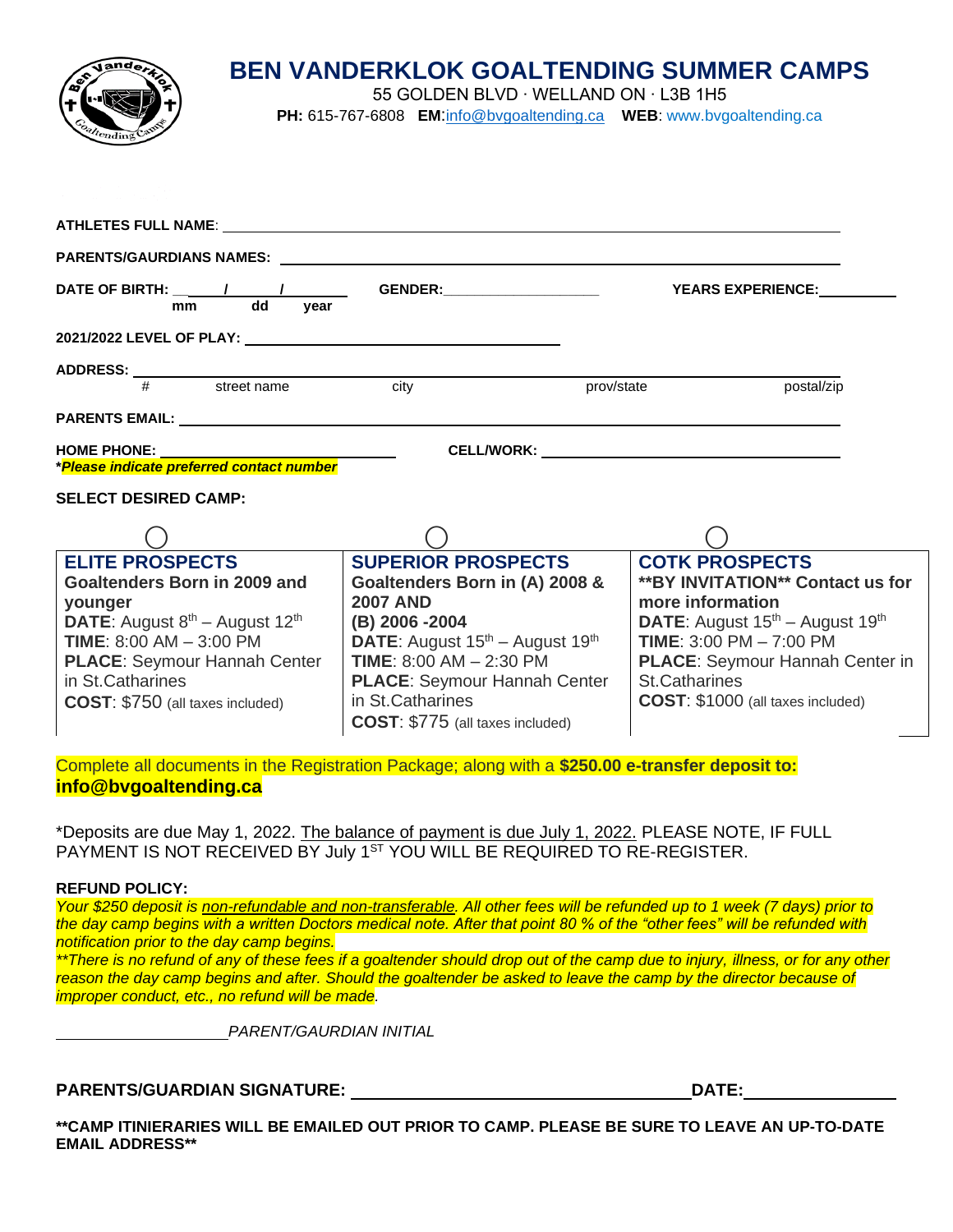

# **2022 MEDICAL TREATMENT AUTHORIZATION**

PLEASE MAIL WITH YOUR REGISTRATION FORM

Please complete this entire form, as it is necessary to ensure proper medical care for each athlete. When older participants are seen for minor illness or injuries, they are encouraged to inform their parents themselves. However, with younger athletes in almost every instance or with older participants with more serious problems, the physician or staff will contact parents to inform them of the problem and discuss treatment. Occasionally, we are unable to reach parents immediately. The parent's signature on this medical treatment authorization form allows for treatment in these circumstances.

## **CAMP PROGRAM(S) ATTENDNING**:

#### **PERSONAL INFORMATION**

|                                                          |                     |            |                                                                  | GENDER: _________________________________ |                                                                                                                                                                                                                                                                                                                                                          |
|----------------------------------------------------------|---------------------|------------|------------------------------------------------------------------|-------------------------------------------|----------------------------------------------------------------------------------------------------------------------------------------------------------------------------------------------------------------------------------------------------------------------------------------------------------------------------------------------------------|
|                                                          |                     |            |                                                                  |                                           |                                                                                                                                                                                                                                                                                                                                                          |
| ADDRESS: $\frac{4}{\frac{4}{100}}$ street name city      |                     |            |                                                                  | prov/state                                | postal/zip                                                                                                                                                                                                                                                                                                                                               |
|                                                          |                     |            |                                                                  |                                           |                                                                                                                                                                                                                                                                                                                                                          |
|                                                          |                     |            |                                                                  |                                           |                                                                                                                                                                                                                                                                                                                                                          |
|                                                          |                     |            |                                                                  |                                           |                                                                                                                                                                                                                                                                                                                                                          |
|                                                          |                     |            |                                                                  |                                           | IN CASE OF EMERGENCY NOTIFY: (name of parent or contact and relationship): __________________________________                                                                                                                                                                                                                                            |
|                                                          |                     |            |                                                                  |                                           |                                                                                                                                                                                                                                                                                                                                                          |
|                                                          |                     |            |                                                                  |                                           |                                                                                                                                                                                                                                                                                                                                                          |
| <b>ALTERNATE CONTACT:</b>                                |                     |            |                                                                  |                                           |                                                                                                                                                                                                                                                                                                                                                          |
|                                                          |                     |            |                                                                  |                                           |                                                                                                                                                                                                                                                                                                                                                          |
|                                                          |                     |            |                                                                  |                                           |                                                                                                                                                                                                                                                                                                                                                          |
|                                                          |                     |            |                                                                  |                                           |                                                                                                                                                                                                                                                                                                                                                          |
|                                                          |                     |            |                                                                  |                                           |                                                                                                                                                                                                                                                                                                                                                          |
|                                                          |                     |            |                                                                  |                                           | FAMILY PHYSICIAN: PHONE: PHONE: PHONE:                                                                                                                                                                                                                                                                                                                   |
|                                                          |                     |            |                                                                  |                                           | Please provide any pertinent information regarding your child's current medical health, past history, and/or medications<br>taken that may help us better coach your child and can assist medical staff should an emergency occur. Your information<br>If no medical current conditions are known, please initial: ___________ (PARENT/GAURDIAN INITIAL) |
| <b>MEDICAL BACKGROUND:</b><br>will be kept confidential. |                     |            |                                                                  |                                           |                                                                                                                                                                                                                                                                                                                                                          |
|                                                          |                     |            | LIST ANY MEDICATIONS BEING TAKEN AND INCLUDE DOSE AND FREQUENCY. |                                           |                                                                                                                                                                                                                                                                                                                                                          |
|                                                          |                     |            | HAVE YOU EVER HAD ANY OF THE FOLLOWING: (PLEASE CHECK)           |                                           |                                                                                                                                                                                                                                                                                                                                                          |
| $\bigcap$ Asthma                                         | $\bigcirc$ Epilepsy | ◯ Diabetes | ◯ Bleeding disorder                                              | $\bigcap$ Heart condition                 |                                                                                                                                                                                                                                                                                                                                                          |

information.